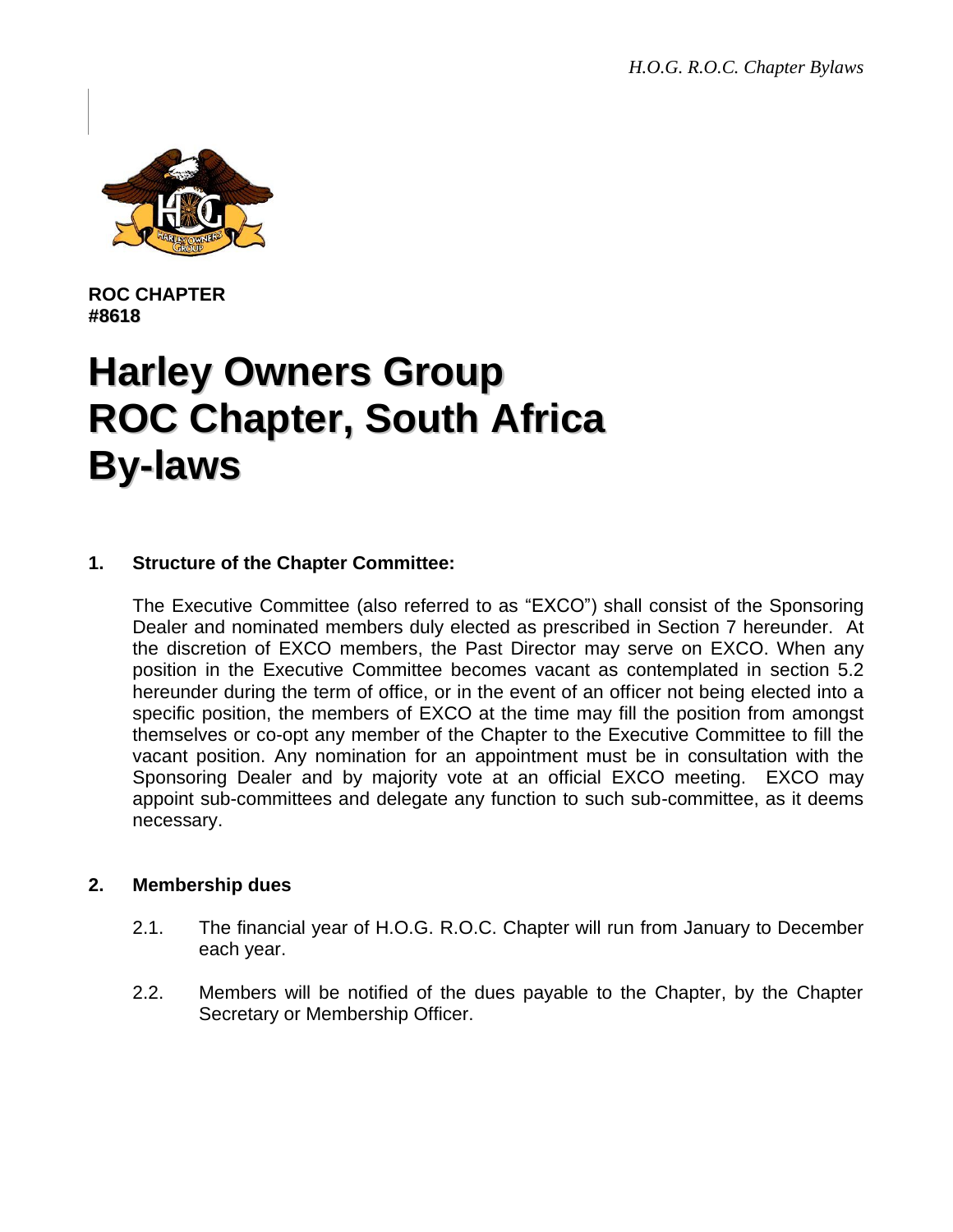2.3. Dues not paid within 30 days after expiry of membership each year will lead to automatic suspension of membership and such dues not paid within 120 days will lead to termination of membership without notice.

# **3. Code of conduct**

3.1. All members shall conduct themselves in a manner acceptable to fellow members and the public.

# **4. Chapter Insignia**

- 4.1. Members must be encouraged to wear the Chapter colours during official Chapter meetings, which will include but not be limited to rides, gatherings and social activities concerning the Chapter. The Chapter insignia when worn must be affixed to the back of a leather or other suitable jacket or waistcoat, in the prescribed manner, which is to be worn in such a way as to be clearly visible at all times.
- 4.2. Committee members must always set an example as contemplated in section 4.1 and wear their committee position identification badge. This is to help members identify the officers and their positions in the Chapter.

## **5. Committee procedures**

- 5.1. Executive Committee Election procedures:
	- 5.1.1. Nomination procedures:
		- 5.1.1.1. Nominations must be made by Chapter members on the official nomination form and delivered to the H.O.G. office before the date determined in the election process.
		- 5.1.1.2. Nomination forms must be available at the H.O.G. office and circulated to all members in good standing as from the date of notice of the meeting scheduled for the election of the executive committee
	- 5.1.1 The primary officers' portfolios cannot be combined and filled by one person.
	- 5.1.2 Nominations can only be made with the consent of the person to be nominated and each person can nominate as many persons as he or she wishes.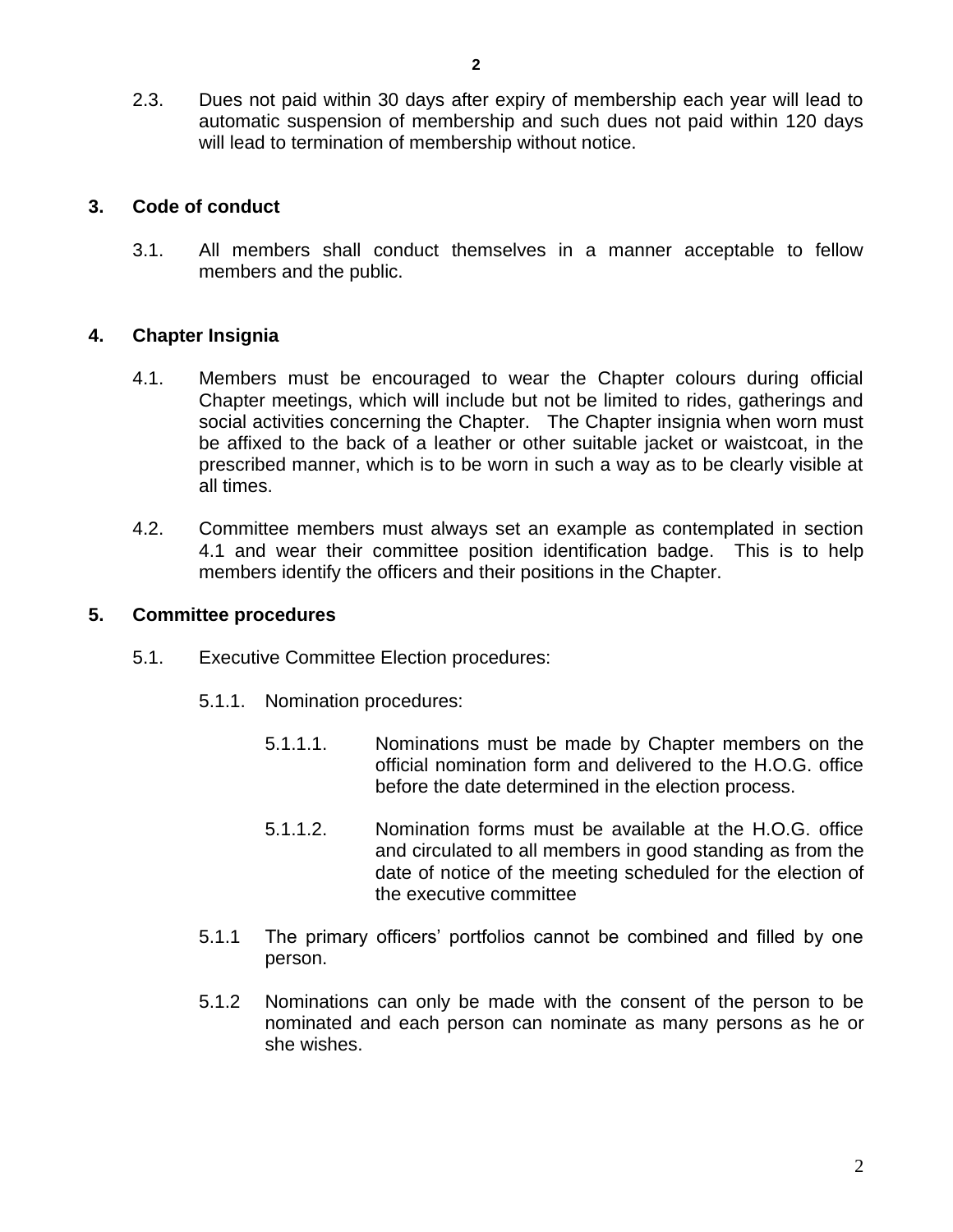- 5.1.3 Persons nominated must be paid-up chapter and international members in good standing and must comply with the requirements for the position as stipulated in section 5.1.5 of these By-Laws.
- 5.1.4 Each member in good standing is entitled to cast a vote at the meeting at which the Executive Committee will be elected, or by way of ballots to be submitted if no such a meeting is convened and shall be entitled to only one vote in respect of each position and each such member shall further be entitled to represent one (1) other member entitled to vote by proxy, and to cast a vote on that person's behalf.
- 5.1.5 Portfolio requirements of the primary officers:
	- 5.1.5.1 Director: To qualify for this position the member must have been an active member of the Chapter for at least four years and must have served on a committee, been a marshal or a Biker Buddy for at least one year immediately prior to the date of the nomination.
	- 5.1.5.2 Assistant Director Activities / Assistant Director Riding: To qualify for this position the member must have been an active member of the Chapter for at least two years and must have served on a committee, been a marshal or a Biker Buddy for at least one year immediately prior to the date of the nomination.
	- 5.1.5.3 Treasurer: Must have a sound knowledge of bookkeeping, preferably with an academic qualification or practical experience in the financial field.
	- 5.1.5.4 Chapter Secretary: Must have good administrative skills.
	- 5.1.5.5 Membership Officer: Must be a paid up, active member of the Chapter for two years. Good communication skills.
- 5.2 Vacation of office:

Any member shall automatically vacate his or her seat on the executive committee if: -

5.2.1 He or she has served on the Executive Committee for a period of 2 years, provided that such a person shall be eligible for re-election to the same position after the two year term, and eligible for appointment to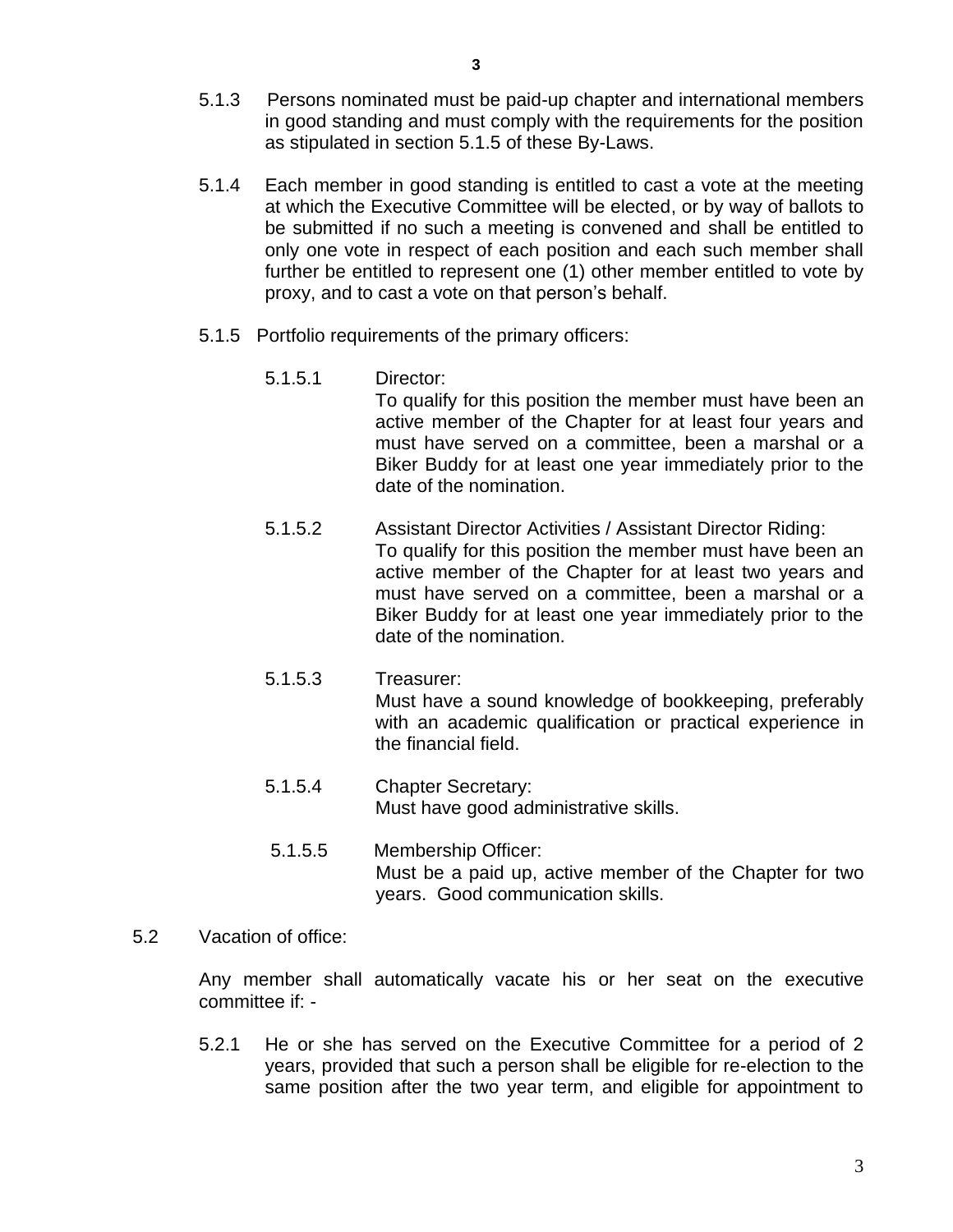any other position on the Executive Committee after the person's 2 year term in office

- 5.2.2 He or she has been absent from 3 consecutive meetings of the Executive Committee without good reason and noted an acceptable prior apology.
- 5.2.3 He or she tenders his or her resignation in writing to the Director, or in the event of the director intending to resign, in the event that he or she tenders his/her resignation to the Sponsoring Dealer.
- 5.3 Official meeting requirements:
	- 5.3.1 The EXCO shall meet at least 6 times per annum.
	- 5.3.2 Official notice of meetings must be given 14 days in advance of a meeting.
	- 5.3.3 All meetings will be conducted under the rules of debate as set out in section 6.
- 5.4 Quorum of Committee meetings:

The quorum of all committee meetings shall be 50% (fifty percent) plus 1 (one) of the members of that committee. If no quorum is attained after 15 minutes from the commencement time, a new meeting date shall be set, which new meeting shall take place within 14 days at which meeting the members then present, shall form a quorum.

5.5 Executive Committee:

The Executive Committee shall consist of the Sponsoring Dealer, in the discretion of the Executive Committee, the Past Director and the elected primary officers, being the Director, the Assistant Director/s, the Treasurer, Membership Officer and the Chapter Secretary.

## **6 Rules of debate: -**

- 6.1 The director or his or her nominee shall preside at all meetings.
- 6.2 Proper minutes must be kept of all meetings. Minutes must be distributed within 7 days of the next meeting to all the relevant committee members.
- 6.3 Any matter to be discussed must be placed on the agenda.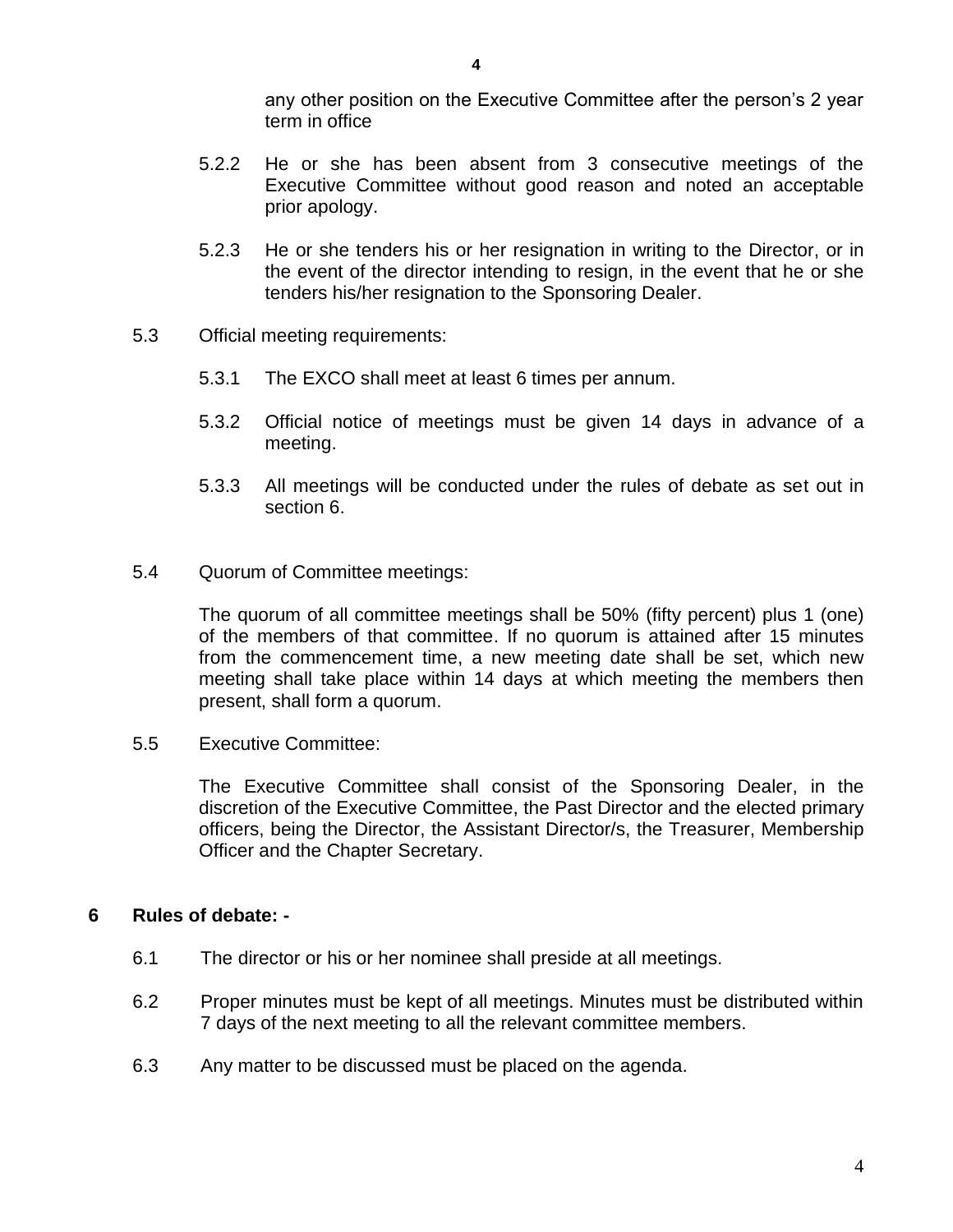- 6.4 Matters to be discussed must be in the form of a written motion or recommendation put by a proposer and duly seconded.
- 6.5 Only one motion or recommendation can be discussed at any time.
- 6.6 The Chairman must read the motion or recommendation to the meeting before debate for or against a motion or recommendation is allowed.
- 6.7 An amendment to a motion or recommendation shall be relevant to the motion or recommendation. It is not intended to amend and shall not alter the original motion or recommendation in such a way as to make it essentially a new motion or recommendation. As such an amendment shall be so framed as:
	- 6.7.1 to add or insert certain words.
	- 6.7.2 to omit certain words.
	- 6.7.3 to omit certain words and add /or insert others.
- 6.8 No motion, recommendation or amendment shall be withdrawn after being read by the chairperson except by leave of the meeting and the proposer.
- 6.9 The seconder of the motion or recommendation or of an amendment may reserve his or her right to speak on the matter for any stage of the debate.
- 6.10 If an amendment is proposed it shall be taken to the vote before another amendment shall be considered.
- 6.11 Should the vote on the amendment be negative, the original motion or recommendation shall then be put to the vote.
- 6.12 If an amendment is carried, it shall be regarded as a substantive motion or recommendation and become the decision of the meeting.
- 6.13 When a motion or recommendation is under debate, no other motion or recommendation shall be received except under one of the following circumstances:
	- 6.13.1 An amendment namely "That the motion or recommendation be amended as follows."
	- 6.13.2 The closure of the debate namely "The matter be put to the vote."
	- 6.13.3 A call for more information.
	- 6.13.4 Objection to the validity of the process in progress.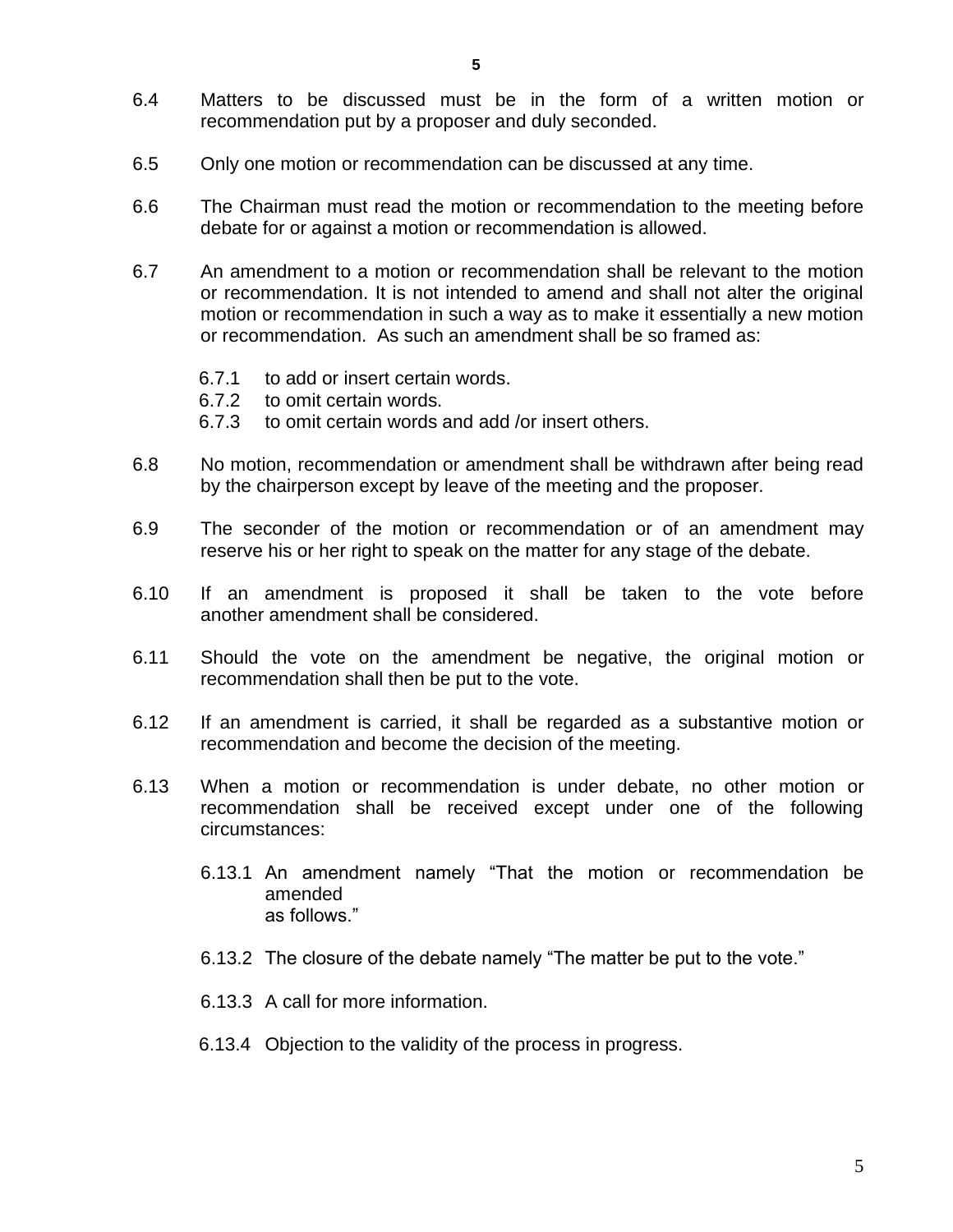- 6.14 When a matter is put to the vote the Chairperson having first ascertained the number of members eligible to vote shall ask for a show of hands for or against the motion, recommendation or amendments and shall then declare that the motion or recommendation be accepted or rejected.
- 6.15 The accepted motion or recommendation must be directed to and executed by the appropriate person/body mentioned in the motion or recommendation.

## **7 Committee Election Procedures**

- 7.1 The Director shall preside at the election of the new EXCO except for the election of the position of the Director, where the Assistant Director/s shall preside for the duration of the election of the Director.
- 7.2 Members in good standing shall be entitled to cast one vote in respect of each position on the EXCO and all nominations shall be subject to the approval of the Sponsoring Dealer.
- 7.3 A quorum for the meeting at which the Executive Committee will be elected shall be at least **25** members in good standing, present in person or by way of proxy.
- 7.4 The duly nominated persons' names will be noted on a ballot paper from which the members are to select and mark their candidate of choice for the position applicable.
- 7.5 At the end of the proceedings, or the period for elections if it is one by the submission of ballots to the HOG office, the ballot papers will be collected and an independent count made. The ballot papers must be returned and be kept for a period of twelve months. Any challenge to an appointment of a new committee member must be lodged within a two month period to the H.O.G. office, failing which the right to challenge any appointment shall lapse.
- 7.6 If only two members are nominated, the voting on the first ballot shall be final except in the event of an equal number of votes received by both nominees, in which event the Sponsoring Dealer shall have a second and casting vote.
- 7.7 If more than two persons are nominated, the candidate obtaining the lowest number of votes at the first ballot shall be eliminated and thereafter successive ballots shall be taken and candidates eliminated until only 2 remain when the ballot shall be final, except in the case of an equal number of votes, in which event the Sponsoring Dealer shall have a second and casting vote.
- 7.8 In the event that voting is done through the submission of voting forms to the HOG Office, the candidate with the highest number of votes shall win, and in the event of an equal number of votes received by two people with the most votes, the Sponsoring Dealer shall have a second and casting vote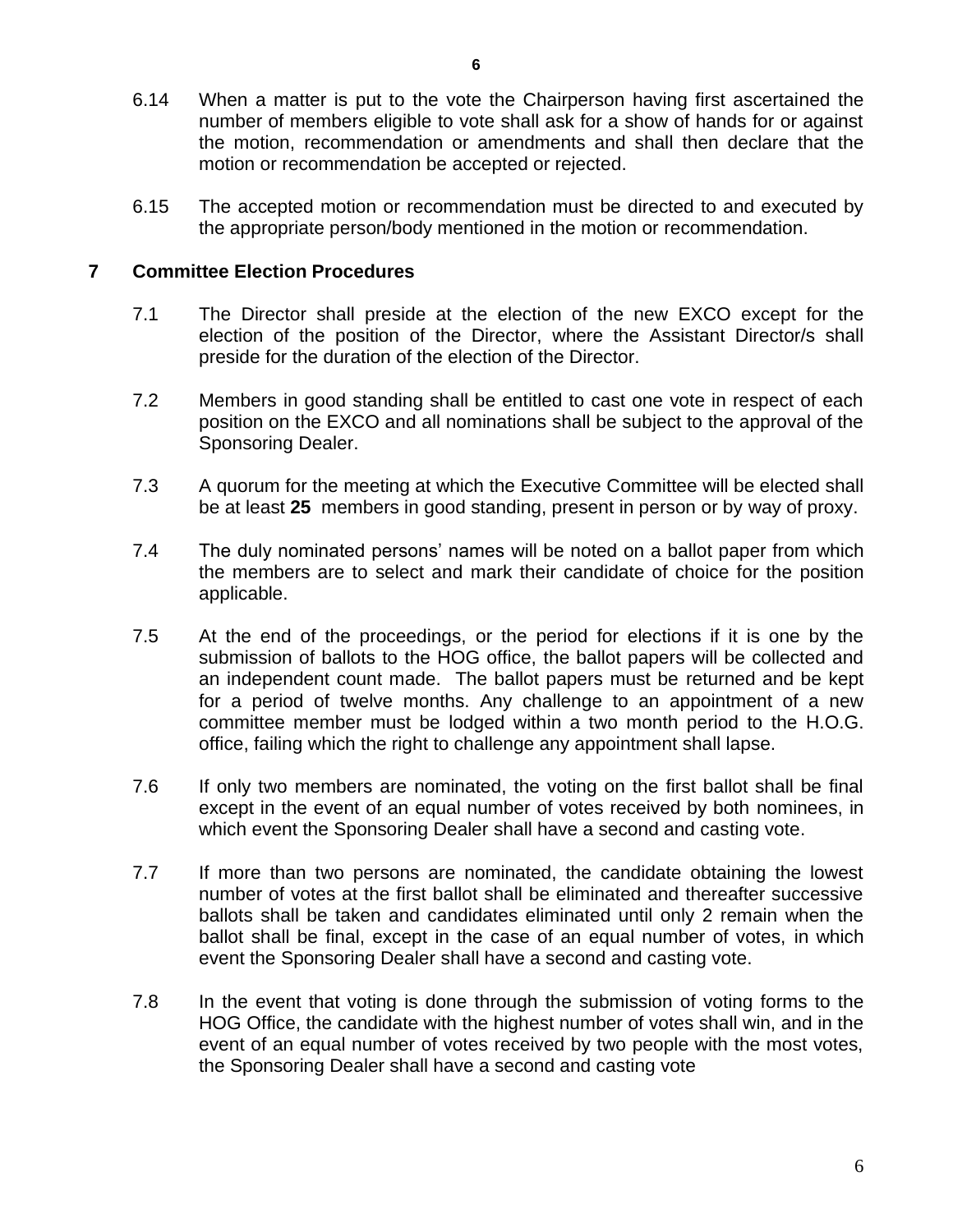- 7.9 Every vote given at such a ballot for any person who has not been nominated for the specific portfolio shall be invalid.
- 7.10 A person eligible to vote may only represent one (1) other person by proxy vote at any meeting.

# **8 Annual General Meetings**

- 8.1 An Annual General Meeting ("AGM") must be held before March each year.
- 8.2 Notice of the AGM must be given to all members by electronic mail notification at least 14 calendar days before the scheduled date of the meeting, stating the date, time and place of the meeting and include the agenda for the meeting.
- 8.3 A *quorum* for the annual general meeting shall be a minimum of **25** members of the Chapter present in person or by way of proxy, who are in good standing. In the event of a *quorum* not being present within half an hour from the time that the meeting is to commence, the chairperson may, after satisfying himself that proper notice has been given to members in terms of the Constitution, adjourn the meeting for an additional half an hour. If a quorum is not present after the postponed time the chairperson must postpone the meeting to a new date within 30 days.
- 8.4 Immediate notice must be given to all members of the postponed AGM date. If a quorum is not present at the postponed meeting an additional half hour shall again be granted to try and accumulate a quorum, where after the members then present, shall be deemed to constitute a *quorum*.
- 8.5 A register of proof (confirming Chapter and international membership status) must be present at the AGM and must be signed by every member intending to vote at the AGM.
- 8.6 Each person entitled to cast a vote at the AGM shall be entitled to one vote and each member present shall in addition to his or her vote be entitled to represent one (1) other member entitled to vote by proxy, and to cast a vote on their behalf.
- 8.7 Proxies must be handed to the registrar not later than 30 minutes before the commencement of the meeting.

# **9 Special General Meetings**

9.1 A Special General Meeting shall be called by the Chapter Secretary if requested by the Executive Committee, or requested in writing by any 10 Chapter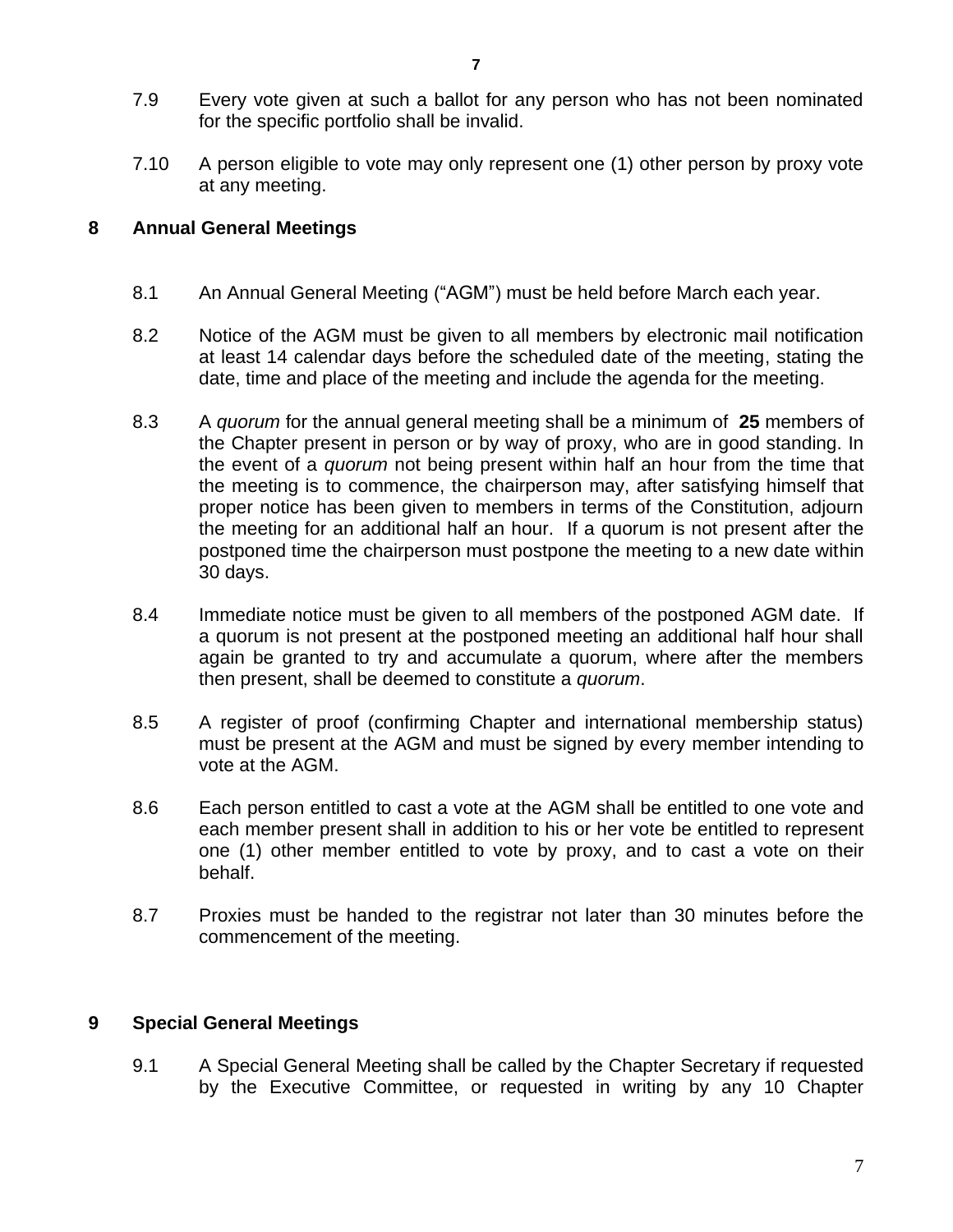Members in good standing for a specific resolution, stating the resolution and motivation for which the meeting is to be called.

- 9.2 At least fourteen (14) calendar days notice must be given of such meetings stating the time and place, and reason for the meeting as well as the resolution to be tabled at the meeting.
- 9.3 A *quorum* for a Special General Meeting shall be **25** members of the Chapter in good standing. If a quorum is not present after the postponed time the chairperson must postpone the meeting to a new date within 30 days. Immediate notice by electronic mail must be given to all members of the new Special General Meeting date. If a quorum is not present at the postponed meeting the members then present, shall be deemed to constitute a *quorum*.
- 9.4 Any resolution placed before a Special General Meeting shall be accepted or rejected by a simple majority vote and the Committee shall be obliged to give effect to such a resolution, provided such act is not unlawful or contrary to the provisions of the Annual Charter or these Bylaws.

# **10. Disciplinary procedures:**

- 10.1 Any complaint received in writing at the H.O.G. office regarding any alleged misconduct of any HOG member(s), must be investigated and dealt with by the Executive Committee, who shall act a disciplinary committee, in the manner set out in this section.
- 10.2 The Committee must evaluate the complaint in order to establish whether there exists a *prima facie* case of misconduct against the respective member.
- 10.3 In the event that the committee is of the view that a prima facie case exists, the committee must inform the member, in writing, of the complaint within seven (7) days of receiving such complaint. The committee must request the member to furnish the committee, in writing, within (fourteen) 14 days of receiving notice of such complaint, a written response wherein the member may either admit or deny all or part of the allegations contained in the complaint and substantiate such response with appropriate reasons.
- 10.4 In circumstances where the committee receives such response, or, alternatively receives no response, in the stipulated time period, the committee must decide, within seven (7) days, whether to proceed with disciplinary proceedings, as stipulated herein under.
- 10.5 If the committee decides to pursue disciplinary proceedings against the member, the committee must, within seven (7) days issue the member with a notification to attend a disciplinary hearing, which notice must contain the following details/information: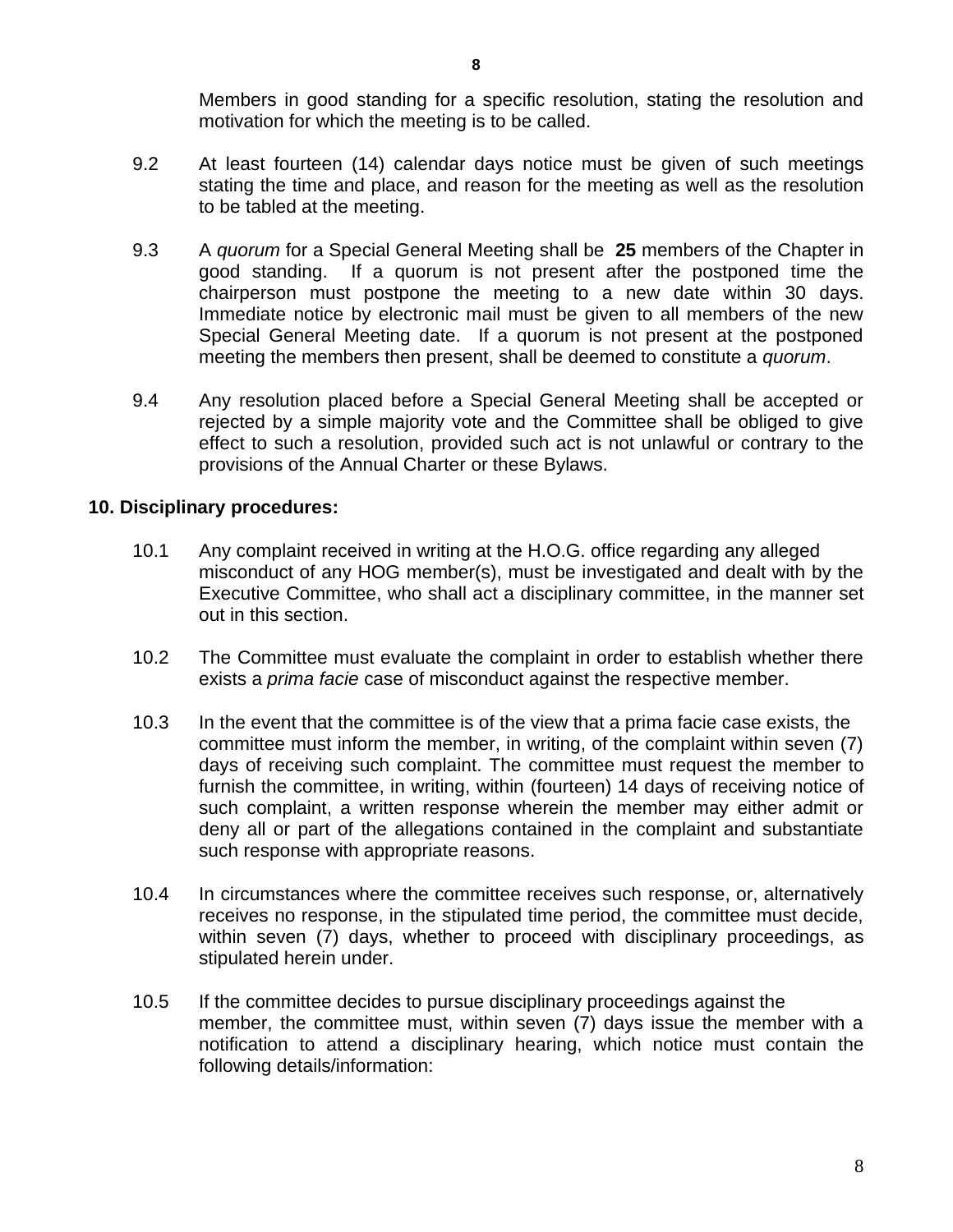- 10.5.1 Date, time and venue of the hearing
- 10.5.2 Details of the allegations against the member
- 10.5.3 The member is entitled to representation by a fellow HOG member only.
- 10.5.4 The member is entitled to call witnesses
- 10.5.5 The member is entitled to an interpreter
- 10.5.6 The member is entitled to cross-examine any witnesses called by the complainant or committee.
- 10.6 The member must be afforded at least 7 days notice of such disciplinary hearing.
- 10.7 The disciplinary committee will appoint an independent chairperson, which disciplinary hearing may not be chaired by any person who has been involved in the complaint or the investigation thereof.
- 10.8 In circumstances where the member is found guilty on any one or more charges, of which he or she should be informed of in writing, the hearing should be rescheduled in order for the member and/or complainant to submit any mitigating and/or aggravating circumstances, prior to the chairperson determining an appropriate sanction. The member should be afforded at least 7 days notice of such hearing.
- 10.9 The chairperson must advise the member and the committee, in writing, of the outcome of the disciplinary enquiry and the sanction imposed.
- 10.10 The chairperson will be entitled to impose the following sanction(s), where appropriate:
	- 10.10.1 Temporary suspension of membership, up to a maximum period of twelve (12) months;
	- 10.10.2 Expulsion from R.O.C. Harley Owners Group either permanently or for a specified period of time.
	- 10.10.3 Issue a warning to the member.
- 10.11 Any member against whom a finding has been made, during a disciplinary hearing, may appeal, in writing to the Committee, against the finding(s) of the Chairperson, as prescribed, within fourteen (14) days of being notified of the outcome of the hearing.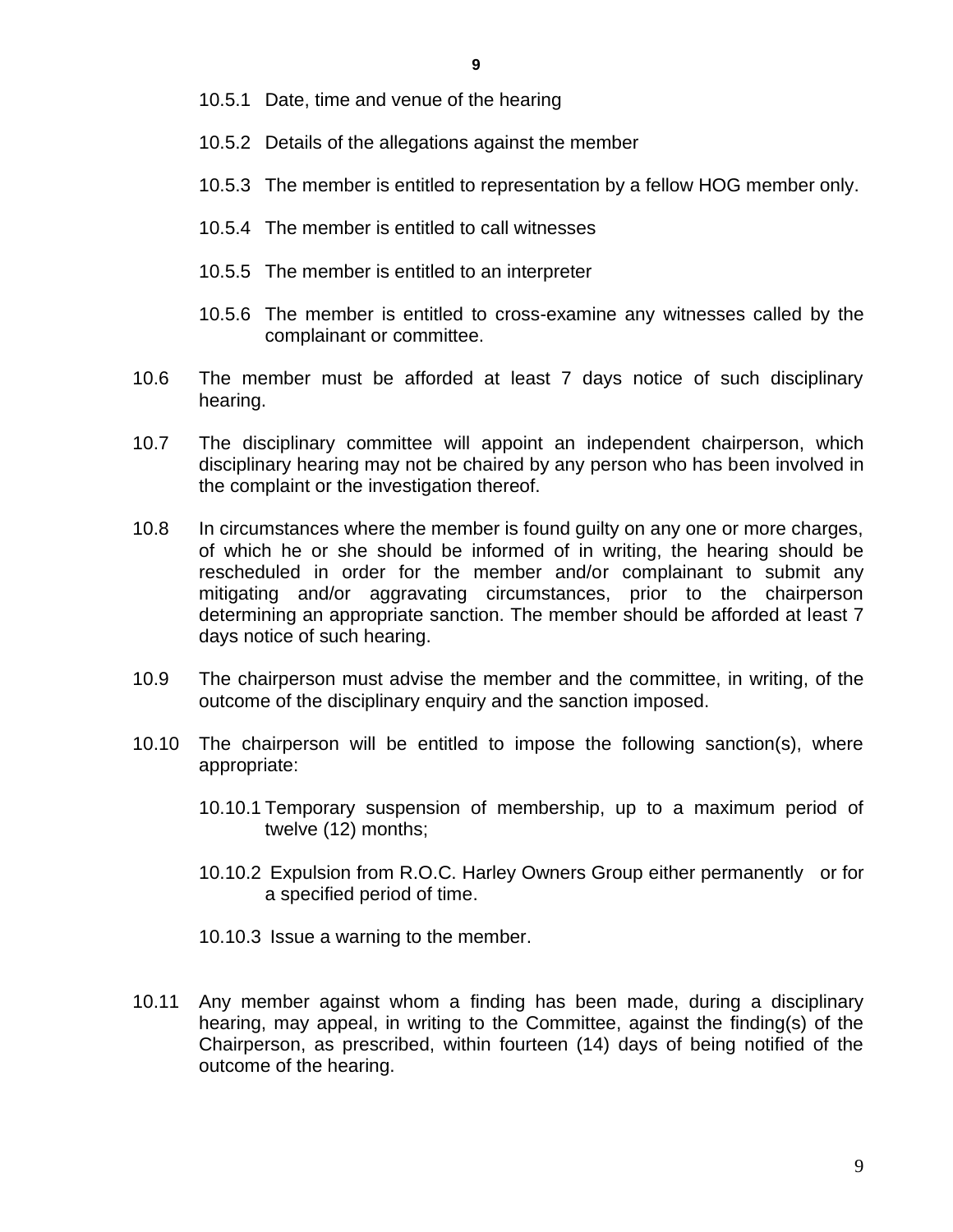- 10.12 Within seven (7) days of receiving such an appeal, the Committee must schedule an appeal hearing. The member must be afforded at least seven (7) days notice of such appeal.
- 10.13 The chairperson of the appeal hearing must not have any prior involvement in investigation or disciplinary hearing and should preferably be a person with legal experience.
- 10.14 The appeal hearing will be conducted as follows:
	- 10.14.1 The member can make verbal and/or written submissions in support of the appeal, and may submit evidence not previously submitted, in mitigation;
	- 10.14.2 If the Committee opposes the appeal, the Committee must respond to the member verbally.
	- 10.14.3 The member may reply to the decision of the Committee.
	- 10.14.4 The chairperson must make a written finding on the appeal within seven (7) days of the appeal hearing and forward such find to the Committee and member.

## **11. Dispute resolution**

If a dispute arises between members, then the sponsoring dealer and/or Director and/or Chapter Secretary will act as mediators in an attempt to resolve the dispute amicably in line with the objects of the HOG Annual Charter and objectives.

## **12. Communication**

- 12.1 **Text Messages:** To be used when as and when necessary to inform, advise and remind general members, committee members and officers about events and activities.
- 12.2 **E-mail:** To be sent by the Chapter Secretary or administration secretary communicating on all matters pertaining to Chapter activities as soon as information is available for dissemination.
- 12.3 **Other media forums:** To be used to reflect and promote past and future events or activities and to advise and remind members about events and activities.

## **13. Road safety**

13.1 Every member participating in an official Chapter ride shall be under the direct instruction of the Road Captain. No person may give any instructions